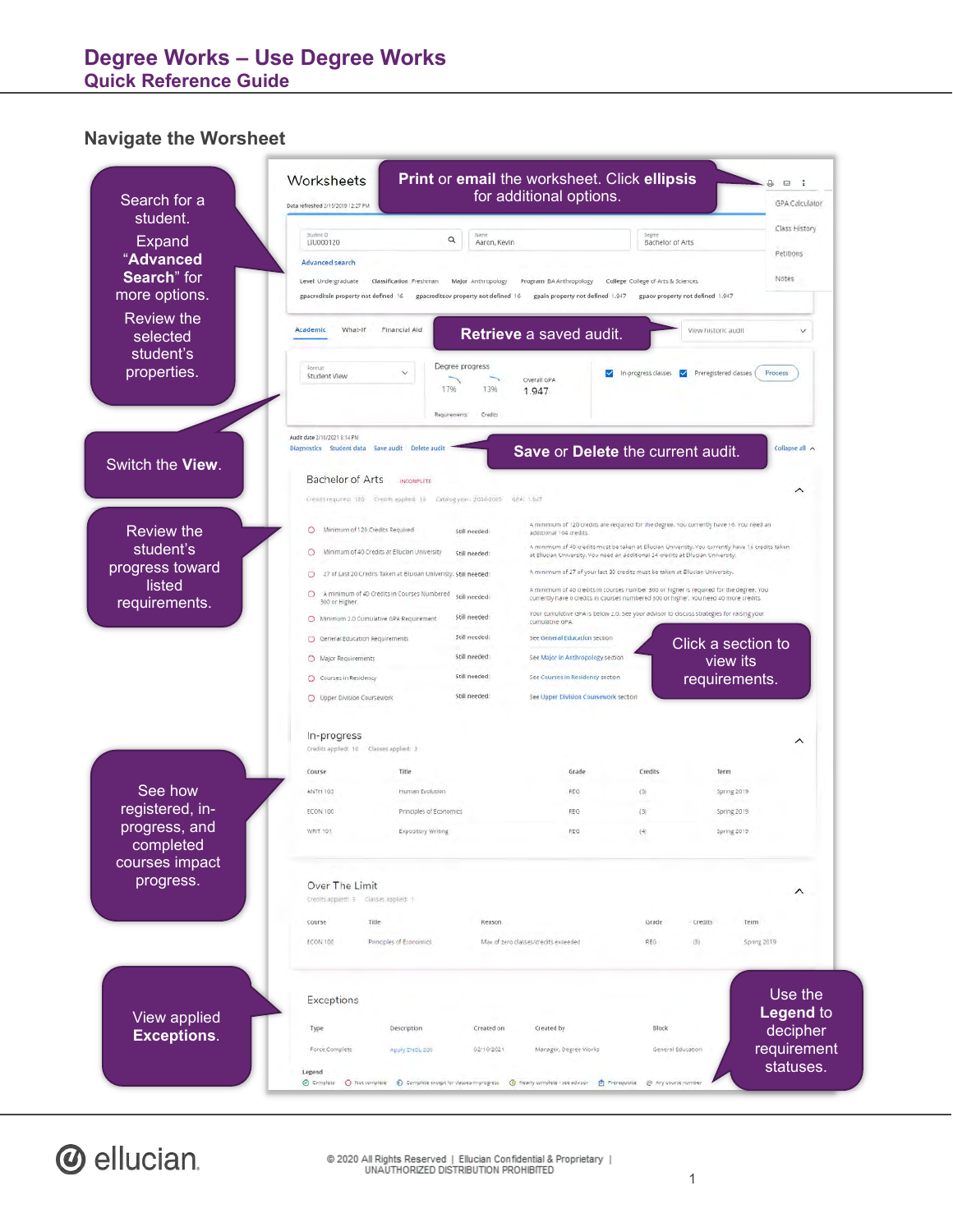#### **Use Notes**

1. From a student's worksheet, click the ellipsis (located to the right of the **Print** and **Email** icons).

| Data refreshed 2/15/2019 12:27 PM                                                 |                                                               |   |                                                                   | GPA Calculator             |  |
|-----------------------------------------------------------------------------------|---------------------------------------------------------------|---|-------------------------------------------------------------------|----------------------------|--|
| Student (D)<br>Q<br>LIU000120                                                     | Name.<br>Aaron, Kevin                                         |   | <b>Degree</b><br>Bachelor of Arts                                 | Class History<br>Petitions |  |
| Advanced search<br>Level Undergraduate Classification Freshman Major Anthropology | College College of Arts & Sciences<br>Program BA Anthropology |   |                                                                   | Notes                      |  |
| gpacreditsin property not defined 16 gpacreditsov property not defined 16         |                                                               |   | gpain property not defined 1.947 gpacy property not defined 1.947 |                            |  |
|                                                                                   |                                                               |   |                                                                   |                            |  |
|                                                                                   |                                                               |   |                                                                   |                            |  |
| Notes                                                                             |                                                               |   |                                                                   |                            |  |
| There are no notes for this student.                                              |                                                               |   |                                                                   |                            |  |
| Add a new note                                                                    |                                                               |   |                                                                   |                            |  |
|                                                                                   |                                                               |   |                                                                   |                            |  |
| Add a new note                                                                    |                                                               | × |                                                                   |                            |  |

- 2. Click the **Add a new note** button.
- 3. Select a predefined note from the dropdown, or add a custom note in the **Description**.

Decide whether to make the note visible to the student, and **Save**.

| Frankfirmd.nodeb         | $\checkmark$ |
|--------------------------|--------------|
| Add description          |              |
|                          |              |
| Not available to student |              |

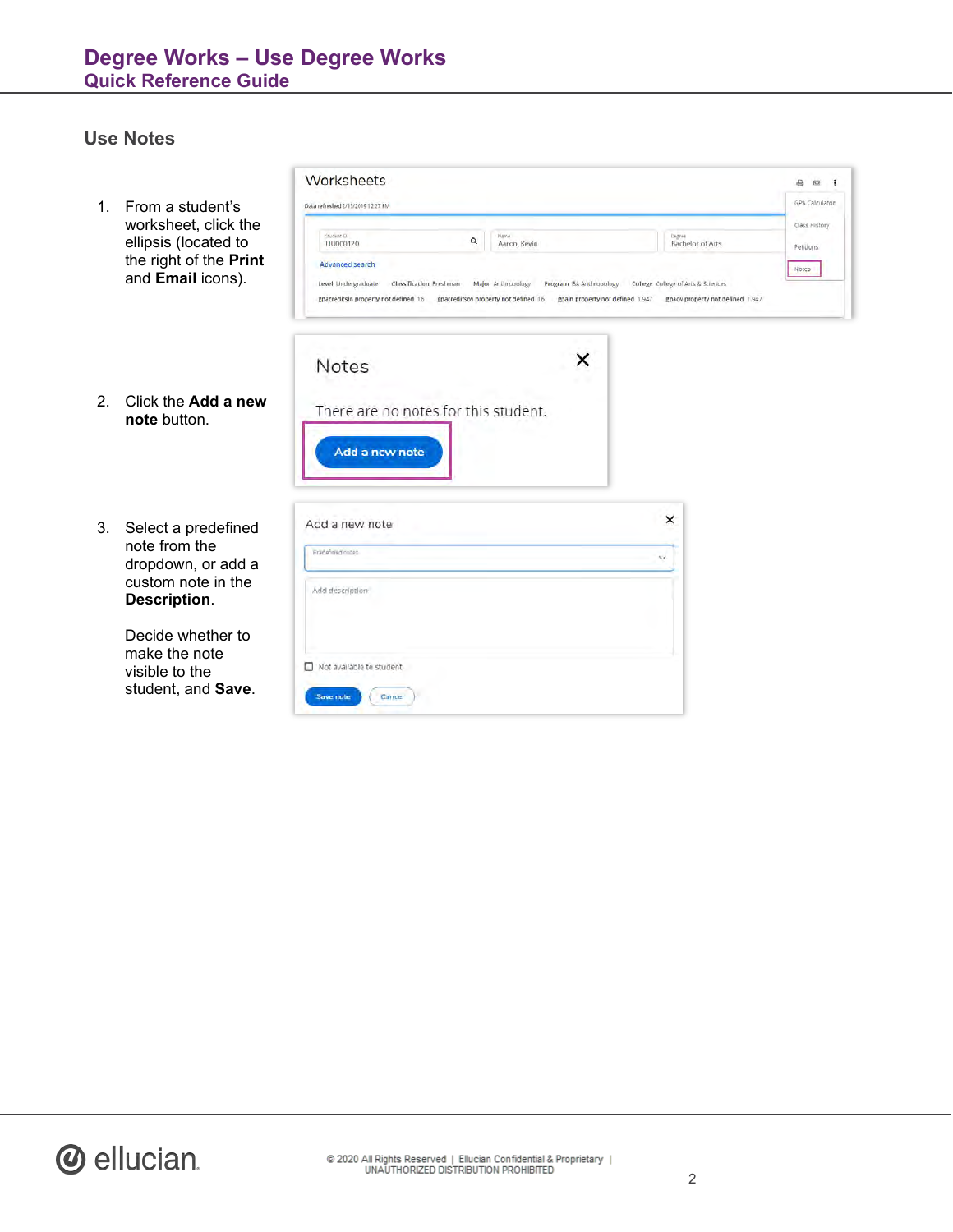# **Add Exceptions**

|    |                                                                   | Exceptions                                                                                                                                                                                                    |                                                            |                                                                                                   | 5 5                                                                                                        |
|----|-------------------------------------------------------------------|---------------------------------------------------------------------------------------------------------------------------------------------------------------------------------------------------------------|------------------------------------------------------------|---------------------------------------------------------------------------------------------------|------------------------------------------------------------------------------------------------------------|
|    |                                                                   | Data refreshed 2/15/2019 12:27 PM                                                                                                                                                                             |                                                            |                                                                                                   |                                                                                                            |
|    | Under the<br>$1_{-}$<br><b>Exceptions tab,</b>                    | Student (D)<br>LIU000120                                                                                                                                                                                      | Náme<br>$\pmb{\times}$<br>Aaron, Kevin                     | Depiee                                                                                            | Bachelor of Arts                                                                                           |
|    | select the student.<br>In the appropriate<br>block, select the    | Advanced search<br>Level Undergraduate<br>Classification Freshman<br>gpacreditsin property not defined 16                                                                                                     | Major Anthropology<br>gpacreditsov property not defined 16 | Program BA Anthropology<br>College College of Arts & Sciences<br>gpain property not defined 1,947 | gpaov property not defined 1.947                                                                           |
|    | requirement<br>needing an<br>exception by<br>clicking its + sign. | Major in Anthropology<br><b>INCOMPLETE</b><br>Condits required: 33 Credits applied: 3 Catalog year: 2004-2005 GPA: 0.000<br>O INTRODUCTORY COURSES<br>Human Ecology<br>Introduction to Archaelogy<br>$+$<br>Ο | ANTH 103 (IP)<br>Still needed:                             | 1 Class In ANTH 127                                                                               | ∧                                                                                                          |
|    |                                                                   | Add Exception<br>Exception for: Introduction to Archaelogy                                                                                                                                                    |                                                            |                                                                                                   | ×                                                                                                          |
|    |                                                                   | Exception type<br>$\checkmark$                                                                                                                                                                                | Also Allow                                                 | Allows an alternative course to satisfy the course rule.                                          |                                                                                                            |
|    |                                                                   |                                                                                                                                                                                                               |                                                            |                                                                                                   |                                                                                                            |
|    |                                                                   |                                                                                                                                                                                                               | Apply Here                                                 |                                                                                                   | Allows an alternative course to satisfy the course or group<br>rule, regardless of qualifier restrictions. |
| 2. | Select, describe, and                                             | Description *                                                                                                                                                                                                 | Force Complete                                             |                                                                                                   | Allows an alternative course to satisfy the rule,<br>regardless of qualifier restrictions.                 |
|    | add the exception<br>type.                                        | Details                                                                                                                                                                                                       |                                                            | Remove Course and/or Change the Limit                                                             | Removes a course from a rule or<br>changes qualifier limits                                                |
|    |                                                                   |                                                                                                                                                                                                               |                                                            |                                                                                                   |                                                                                                            |

3. The **Worksheet** and **Exceptions** tabs list all of the student's applied exeptions.

| <b>Exceptions</b> |                                     |                |                                                      |                       |                                           | ᄉ        |
|-------------------|-------------------------------------|----------------|------------------------------------------------------|-----------------------|-------------------------------------------|----------|
|                   |                                     |                |                                                      |                       |                                           | 面        |
|                   | $\mathcal{L}^{\mathcal{P}}$<br>Type | Description    | Created on                                           | Created by            | w.<br><b>Block</b>                        | Enforced |
|                   | Force Complete                      | Apply ENGL 200 | <b>CONTRACTOR</b><br><b>STATISTICS</b><br>02/10/2021 | Manager, Degree Works | and the state of the<br>General Education | yes.     |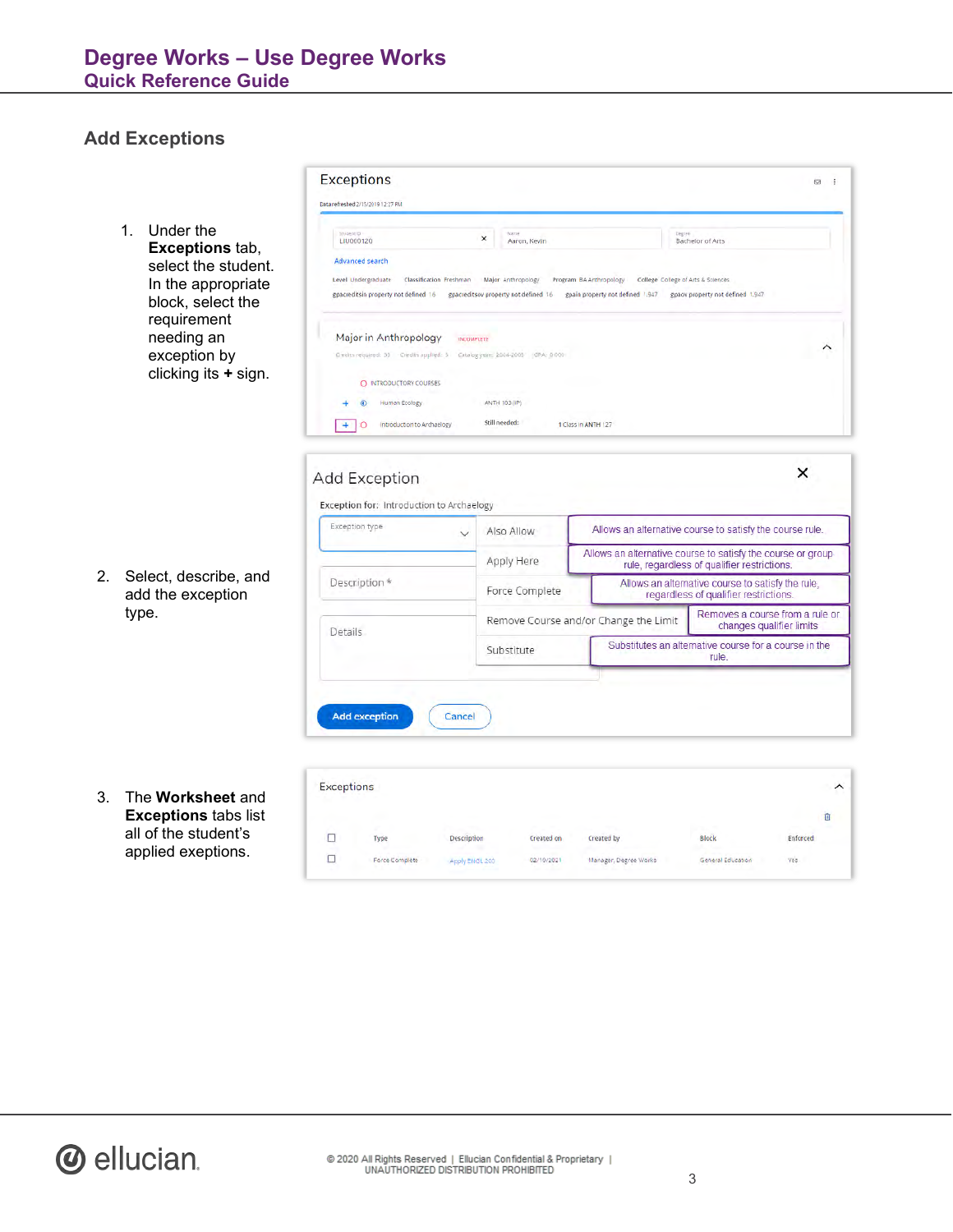# **Use Petitions**

|    | 1. From a student's<br>Worksheet, click the<br>ellipsis and select<br>Petitions. | Worksheets<br>Data refreshed 2/15/2019 12:27 PM<br>Student ID<br>$\times$<br>TRJ000120<br><b>Advanced search</b> | Degree<br><b>Bachelor of Arts</b> | $\oplus$<br>$\cdot$ :<br>$\boxtimes$<br>GPA Calculator<br>Class History<br><b>Petitions</b><br>Notes |
|----|----------------------------------------------------------------------------------|------------------------------------------------------------------------------------------------------------------|-----------------------------------|------------------------------------------------------------------------------------------------------|
| 2. | Click the Add a new petition<br>button                                           | Petitions<br>There are no petitions for this student.<br>Add a new petition                                      |                                   |                                                                                                      |
| 3. | Describe and Save the<br>petition.                                               | $\times$<br>Add a new petition<br>Description<br><b>Save petition</b><br>Cancel                                  |                                   |                                                                                                      |

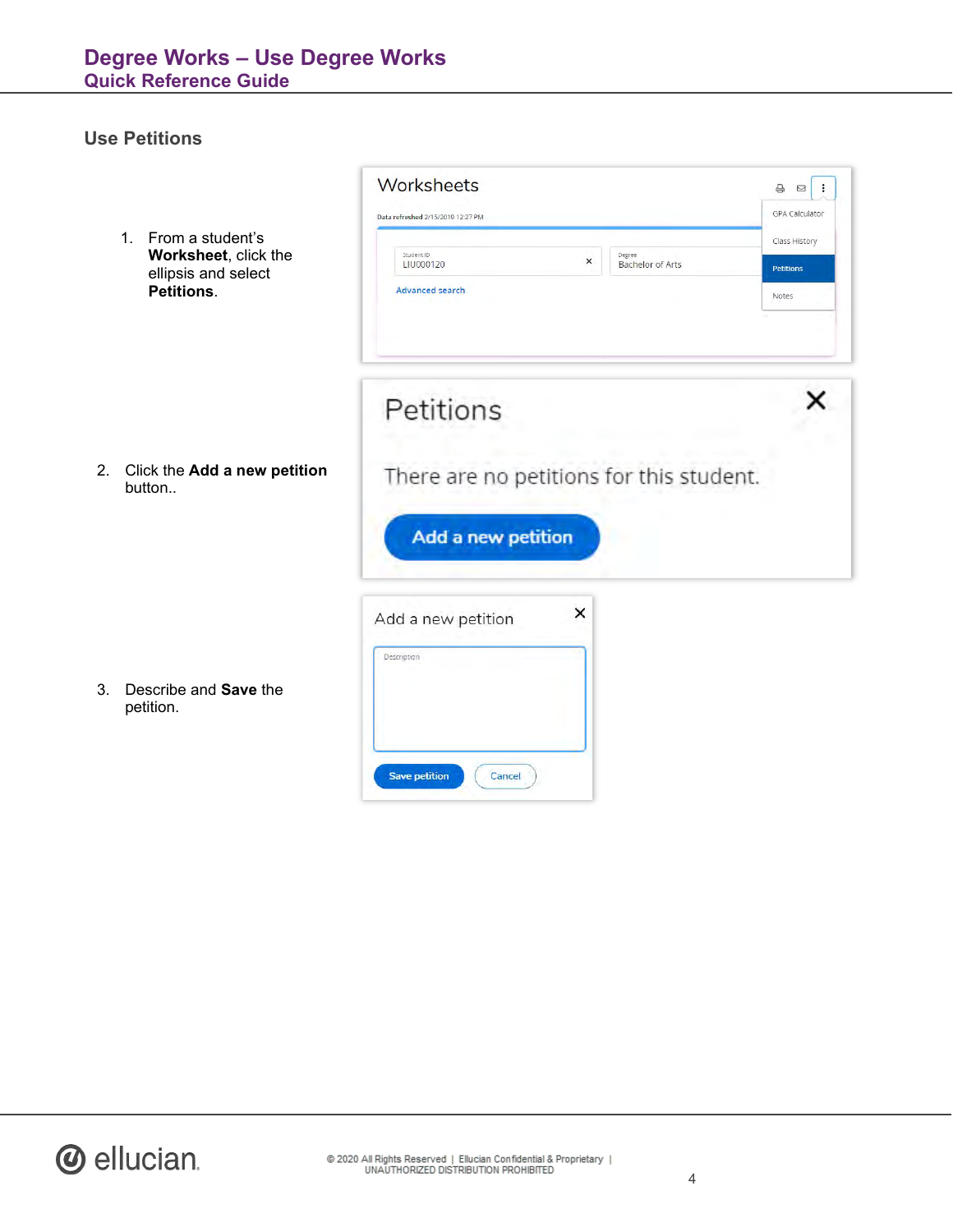# **Degree Works – Use Degree Works Quick Reference Guide**

## **Select a View**

|                                      | Worksheets<br>Data refreshed 2/15/2019 12:27 PM                                                                                                                                                                                                                                                                  | $A \boxtimes$ :             |                                 |  |
|--------------------------------------|------------------------------------------------------------------------------------------------------------------------------------------------------------------------------------------------------------------------------------------------------------------------------------------------------------------|-----------------------------|---------------------------------|--|
|                                      | VALBANK (D)<br>$\alpha$<br>LIU000120                                                                                                                                                                                                                                                                             | Name<br>Aaron, Kevin        | Degree<br>Bachelor of Arts      |  |
|                                      | Advanced search<br>Level Undergraduate<br>College College of Arts & Sciences<br>Classification Freshman<br>Major Anthropology<br>Program BA Anthropology<br>gpacreditsin property not defined 16<br>gpacreditsov property not defined 16<br>gpain property not defined 1.947<br>gpaov property not defined 1.947 |                             |                                 |  |
|                                      | What-If<br>Financial Aid<br>Academic                                                                                                                                                                                                                                                                             |                             | View-historic audit             |  |
| Select a<br>Worksheet<br><b>View</b> | Format<br>Student View<br>Audit date 2/10/2021 6:14 PM                                                                                                                                                                                                                                                           | Academic                    | What-If<br><b>Financial Aid</b> |  |
|                                      | Matches each block's Scribe code to its Worksheet                                                                                                                                                                                                                                                                | <b>Registrar Report</b>     |                                 |  |
| requirement.                         |                                                                                                                                                                                                                                                                                                                  |                             |                                 |  |
|                                      | The default view for reviewing degree progress.                                                                                                                                                                                                                                                                  | <b>Student View</b>         |                                 |  |
|                                      | Displays which courses have fulfilled each requirement                                                                                                                                                                                                                                                           | <b>Graduation Checklist</b> |                                 |  |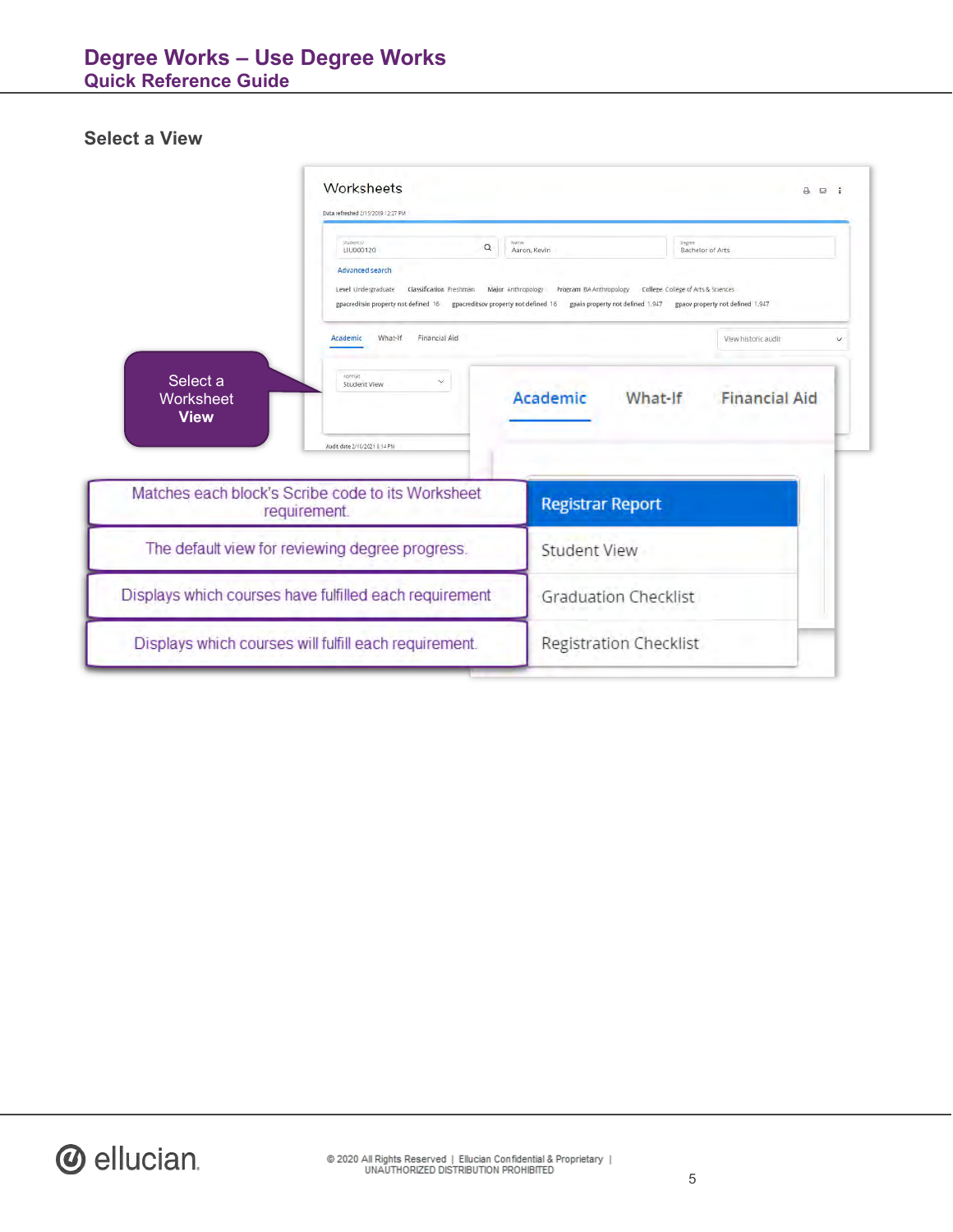Worksheets

Data refreshed 2/15/2019 12:27 PM

#### **Select a GPA Calculator**

- 1. From a student's **Worksheet**, click the ellipsis and select **GPA Calculator**.
- Student ID Degree  $\times$ LIU000120 **Bachelor of Arts** Petitions **Advanced search** Notes Level Undergraduate Classification Freshman Majoollege of Arts & Sciences  $\times$ **GPA Calculator Graduation Calculator Advice Calculator Term Calculator** Accepts current GPA, credits Accepts current GPA, **Accepts current** earned, and credits remaining, GPA, credits target GPA. credits required, and completed, and target GPA. **GPA** goals for Returns an the term's average GPA Returns the average remaining credits. needed to meet GPA required to target GPA, graduate with the Projects an enddepending on of-term GPA. target GPA. remaining credits required. Calculate

 $\begin{array}{c|c|c|c|c} \Box & \Box & \Box & \Box \end{array}$ GPA Calculator

Class History

2. For the selected calculator, enter the parameters and click the **Calculate** button.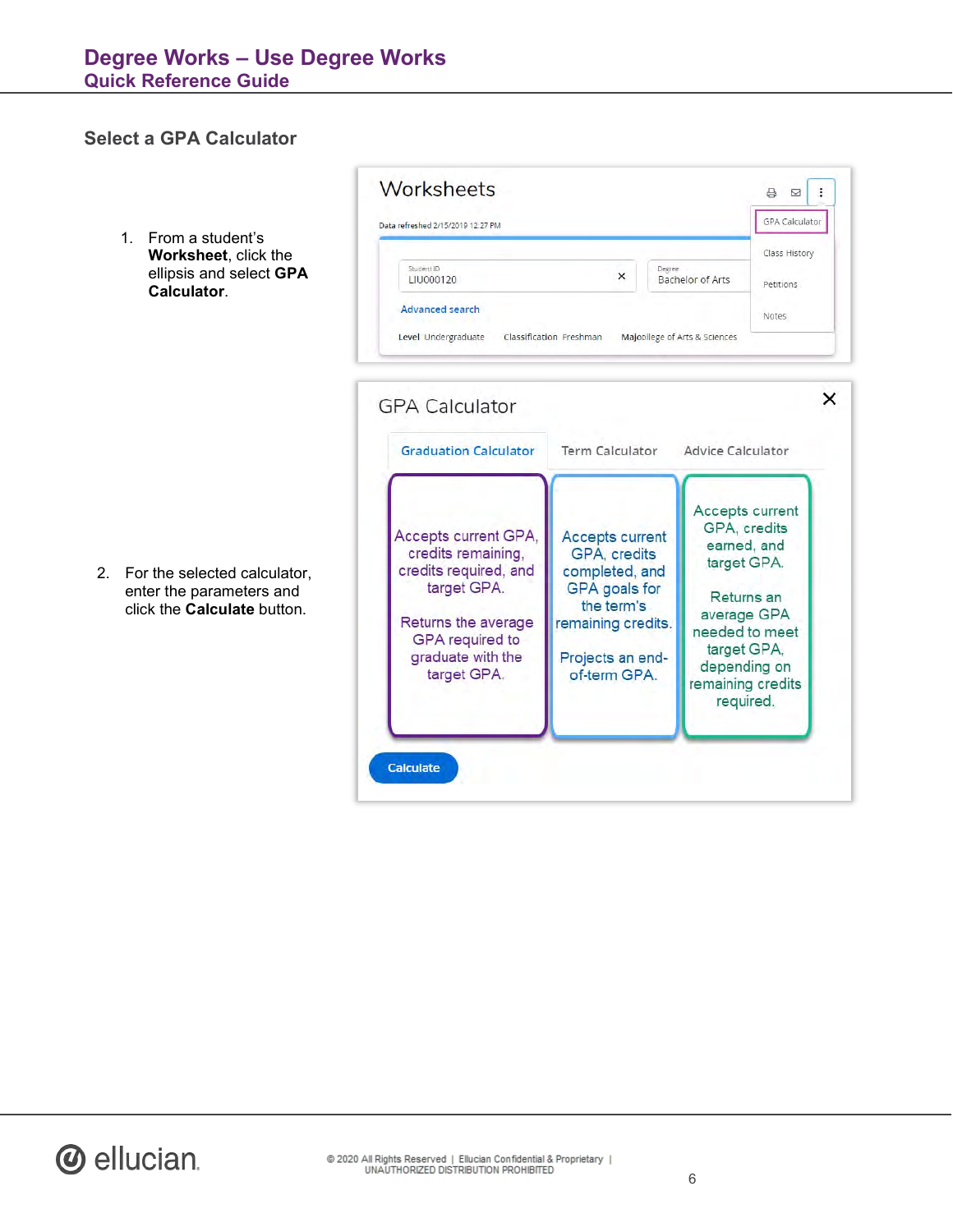#### **Analyze "What-If" Scenarios**

| Academic<br>What-If<br><b>Financial Aid</b> |                               |              | View historic what-if audit | $\checkmark$            |
|---------------------------------------------|-------------------------------|--------------|-----------------------------|-------------------------|
| <b>What-If Analysis</b>                     |                               |              |                             | $\widehat{\phantom{0}}$ |
| $\Box$ Use current curriculum               |                               |              |                             |                         |
| Program                                     |                               |              |                             |                         |
| Catalog year*<br>2018-2019                  | Campus *<br>$\checkmark$      | $\checkmark$ | Level *                     | $\checkmark$            |
| Degree T<br>Bachelor of Science (BS)        | College *<br>$\checkmark$     | $\checkmark$ |                             |                         |
| Areas of study                              |                               |              |                             |                         |
| Major *                                     | Concentration<br>$\checkmark$ | $\checkmark$ | Minor                       | $\checkmark$            |
| Additional areas of study                   |                               |              |                             |                         |
| Major (0/193)                               | Minor (0/26)<br>$\checkmark$  | $\vee$       | Concentration (0/20)        | $\vee$                  |
| Future classes                              |                               |              |                             |                         |
| Subject                                     | Number                        |              | Add.                        |                         |
|                                             |                               |              |                             |                         |

- 1. From a student's **Worksheet**, select the **What-If** link.
- 2. Change the program variables as desired.
- 3. Click the **Process** button to generate the **What-If** analysis.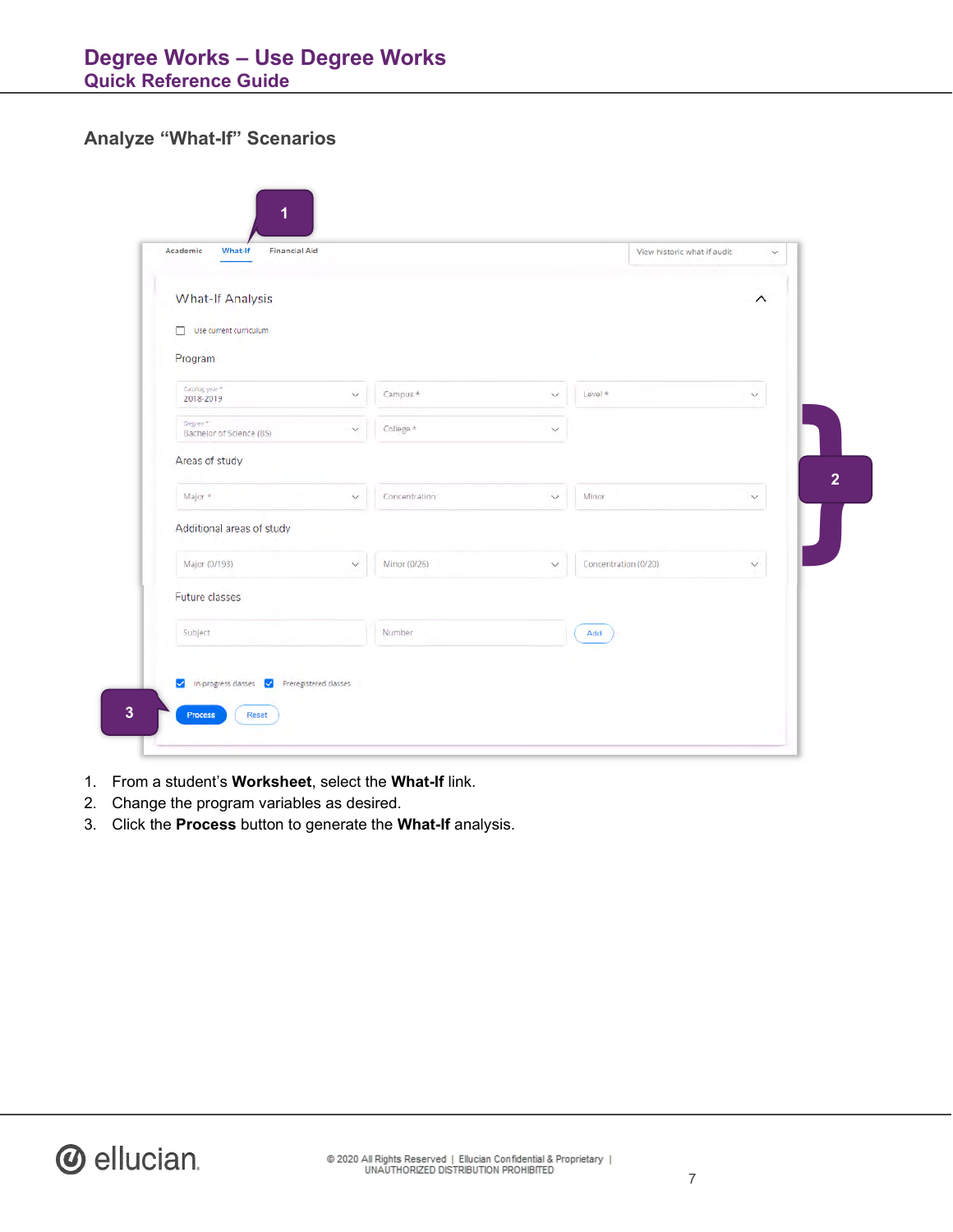# **Construct a Student Plan**

|    |                                                                             | Plans<br>Data refreshed 2/15/2019 12:27 PM                                                                                                                                                      |                                                                                                            | E3 :                                                                                                             |
|----|-----------------------------------------------------------------------------|-------------------------------------------------------------------------------------------------------------------------------------------------------------------------------------------------|------------------------------------------------------------------------------------------------------------|------------------------------------------------------------------------------------------------------------------|
|    | 1. From the Plans tab, select<br>a student and click the<br>New Plan button | <b>Margaret C</b><br>×<br>LJU000120<br><b>Advanced search</b><br>Level Undergraduate<br>Classification Freshman<br>gpacreditsin property not defined 16<br>gpacreditsov property not defined 16 | Nahle<br>Aaron, Kevin<br>Major Anthropology<br>Program BA Anthropology<br>gpain property not defined 1.947 | Degree<br>Bachelor of Arts<br>College College of Arts & Sciences<br>gpacy property not defined 1,947<br>New plan |
| 2. | Create a Blank Plan or<br>Select a Template.                                | Create Plan<br>Would you like to create a plan based on a template or would you like to start from scratch?<br><b>Blank plan</b>                                                                | Select template                                                                                            | ×                                                                                                                |
|    | 3. Select the plan's Starting<br>Term.                                      | Select a Starting Term<br>Please select a term to serve as your starting term for this plan<br>Select term *<br><b>Submit</b><br>Cancel                                                         |                                                                                                            | ×                                                                                                                |
| 4. | Describe and Save the plan.                                                 | Edit Plan<br>Description *<br>Locked<br>Active<br>Cancel<br><b>Save</b>                                                                                                                         | ×                                                                                                          |                                                                                                                  |

# *O* ellucian.